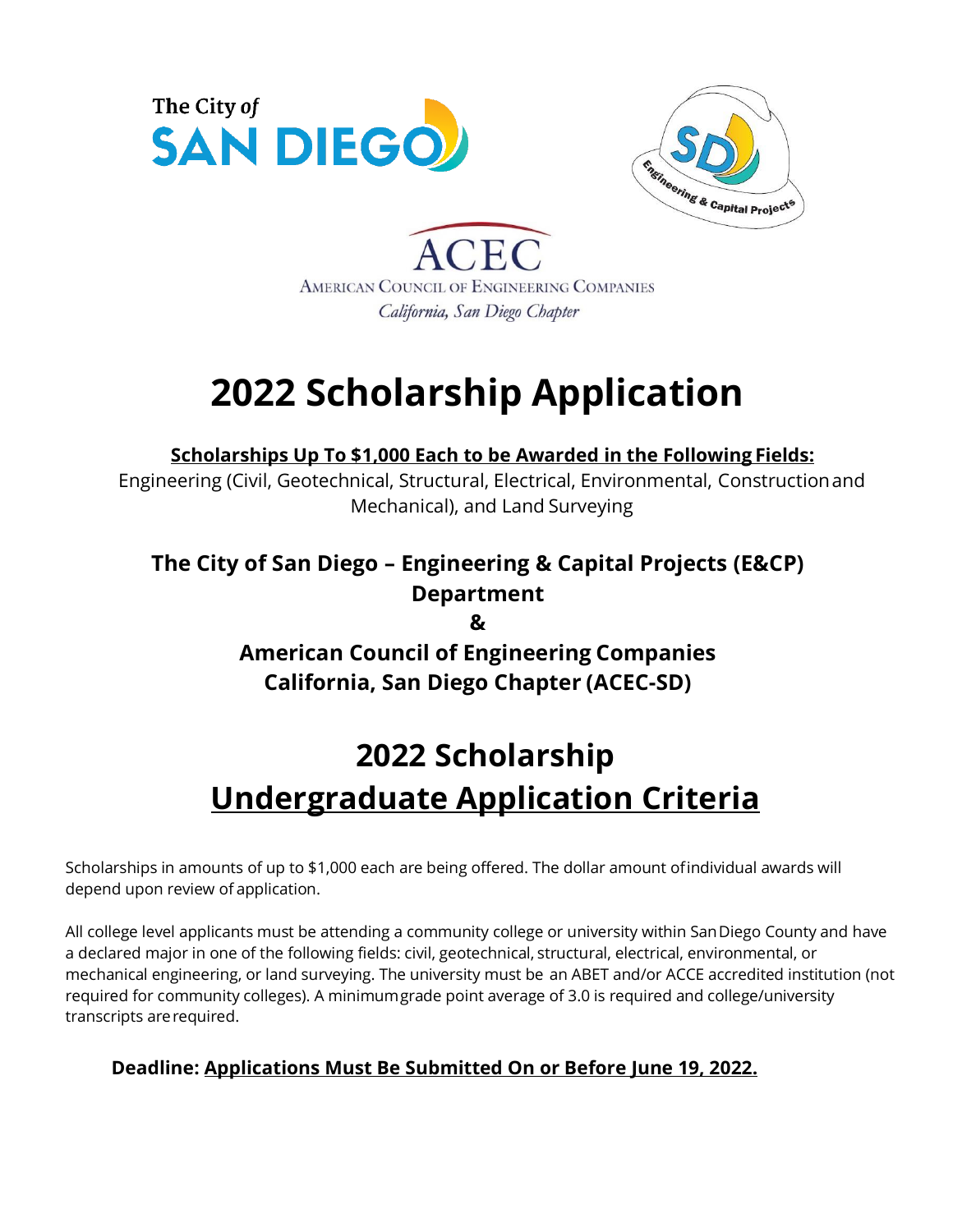#### **A. Eligibility**

Applicant must meet the following to be eligible to apply for thisscholarship:

- 1. Be a college level sophomore, junior, or senior attending a community college or university within San Diego County.
- 2. Junior and senior level applicants MUST have at least one full academic year of course work remaining(a minimumof 24 units) in Fall 2022 termand must not be scheduled to graduate prior to the Spring 2023 term.
- 3. Enrolled in a minimum of 12 units per term (semester or quarter).
- 4. Pursuing a degree in the fields of civil, geotechnical, structural, electrical, environmental, construction or mechanical engineering, or demonstrating enrollment in accredited institution taking land surveying courses for the purpose of pursing a position in land surveying.

The following individuals are not eligible to apply:

- 1. Current or previous City of San Diego employees.
- 2. Immediate family members of the current City of San Diego Engineering & Capital Projects Scholarship Committee selection panel and the City of San Diego Engineering & Capital Projects Engineering management team (i.e. daughter, son, sister, brother).
- 3. Prior recipients of this scholarship.

#### **B. Requirements**

- 1. Applicant is responsible for ensuring that all of the following items are submitted as **one packet** and postmarked by **June 19, 2022**:
	- a. Completed and signed application.
	- b. One Personal Reference Sheet: Completed by a school faculty member, counselor, work supervisor, community representative, or other person not directly related to the applicant.
	- c. Transcripts showing grades and courses (unofficial copy is acceptable).
- 2. Incomplete applications will not be considered.
- 3. Students must be available to attend an awards ceremony in the fall.

#### **C. Awards**

- 1. Scholarships may be a maximum of \$1,000 per student (dollar amount of individual awards will depend upon review of each application).
- 2. Applications will be reviewed, and recipients will be selected by the E&CP/ACEC-SD Scholarship Committee, with consideration of the applicant's grades, extracurricular activities, employment experience, and reference forms.
- 3. Scholarships will be awarded in Fall 2022.

#### **D. Application**

1. Send complete application packet postmarked by **June 19, 2022** to:

| City of San Diego, Engineering & Capital Projects                                |
|----------------------------------------------------------------------------------|
| Department                                                                       |
| 525 B Street, Suite 600                                                          |
| San Diego, CA 92101                                                              |
| Attention: Sara McMullen                                                         |
| OR.                                                                              |
| Submit electronically via email no later than 5:00 P.M. PDT on June 19, 2022 to: |
| SSMcMullen@sandiego.gov                                                          |

For additional information and/or copies of this application, please email **SSMcMullen@sandiego.gov.**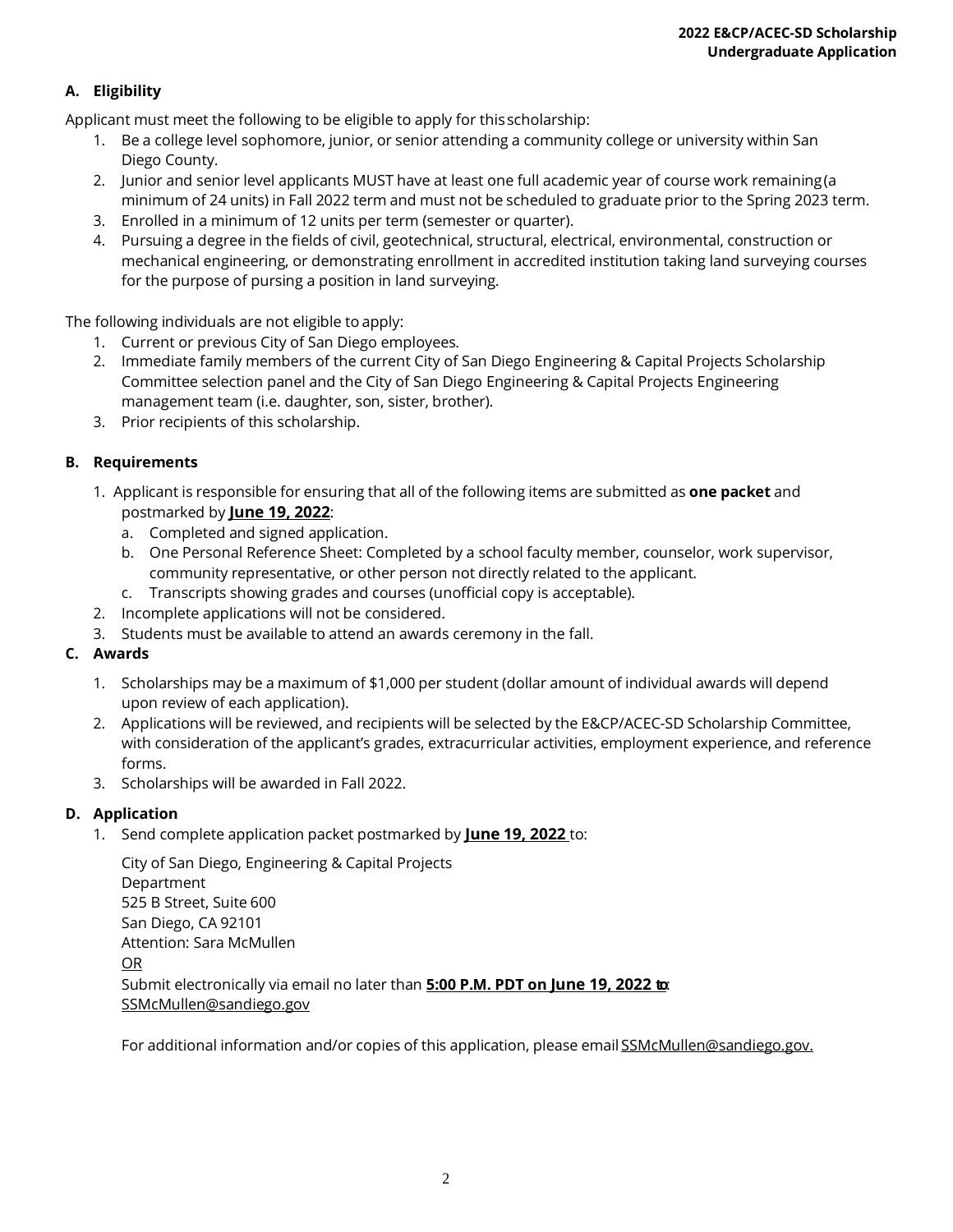**2022 E&CP/ACEC-SD Scholarship Undergraduate Application**





ACEC AMERICAN COUNCIL OF ENGINEERING COMPANIES California, San Diego Chapter

## **2022 Scholarship Undergraduate Application**

**Applicants:** Please complete **ALL** sections of this application. Type or print using black ink. Use N/A if question does not apply. Read application criteria before completing this form. Appearance and completeness of application will be considered during evaluation.

Send complete application packet postmarked by **June 19, 2022 to**:

City of San Diego, Engineering & Capital Projects Department 525 B Street, Suite 600 San Diego, CA 92101 Attention: Sara McMullen

OR

Submit electronically via email no later than **5:00 P.M. PDT on June 19, 2022** to: SSMcMullenv@sandiego.gov

#### **I. Personal Information**

|    | A. Applicant Name                      |                 |       |       |                  |
|----|----------------------------------------|-----------------|-------|-------|------------------|
|    |                                        | Last            | First |       | Middle           |
|    | B. Address                             |                 |       |       |                  |
|    |                                        | Number & Street | City  | State | Zip Code         |
|    | C. Telephone Number                    |                 |       |       |                  |
| D. | <b>Email Address</b>                   |                 |       |       |                  |
| E. | Parent or Legal Guardian's Name        |                 |       |       |                  |
|    | 1. Relationship                        |                 |       |       |                  |
|    | 2. Address (if different than B above) |                 |       |       |                  |
|    | F. Alternate Contact                   |                 |       |       |                  |
|    | (optional)                             | Name            |       |       | Telephone Number |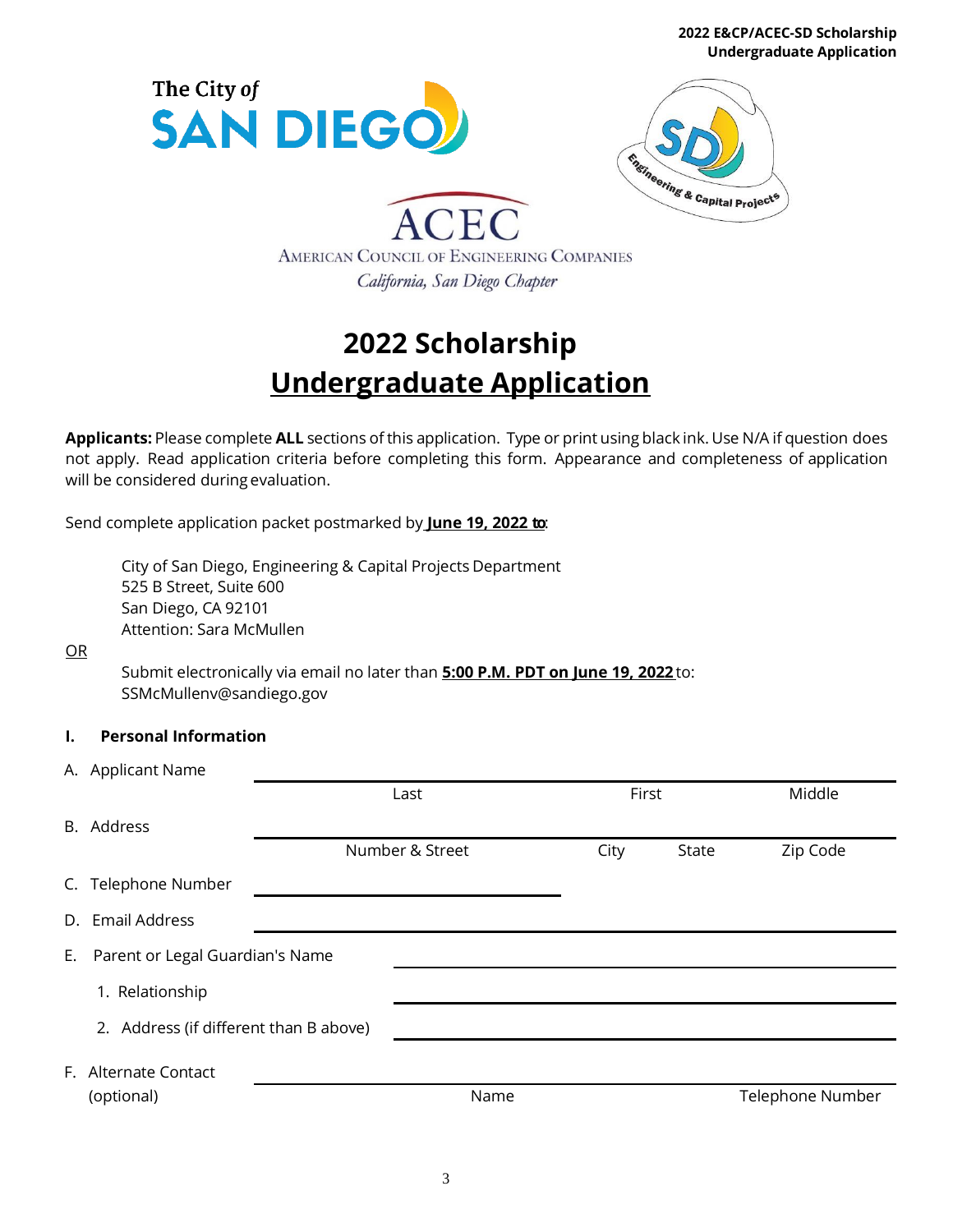#### **II. Scholastic Information**

A. Provide names, city, and state of community colleges and/or universities you have attended or are currently attending, **beginning with the most recent first.** Indicate month and yearof graduation.

| Institution | Attendance (from/to) | Major            | Date of Graduation/Anticipated Graduation |
|-------------|----------------------|------------------|-------------------------------------------|
|             |                      |                  |                                           |
| Check one:  |                      | □ 2 Year Program | $\Box$ 4 / 5 Year Program                 |
|             |                      |                  |                                           |
| Check one:  |                      | □ 2 Year Program | $\Box$ 4 / 5 Year Program                 |
|             |                      |                  |                                           |
| Check one:  |                      | □ 2 Year Program | $\Box$ 4 / 5 Year Program                 |

- B. Current status:  $\Box$  Freshman  $\Box$  Sophomore  $\Box$  Junior  $\Box$  Senior
- C. Specify overall **cumulative GPA \_\_** ; and attach a copy of transcripts from schools attended.
- **III.** Work History / Extra-Curricular Activities
- A. On a separate page, please describe the extracurricular activities in which you have participated while attending school, for example:
	- Student activities (student government, student clubs, National Honor Society, etc.)
	- Community activities (volunteer organizations, etc.)
	- Athletics
	- **Other**
- B. On a separate page, list all work experience, briefly explaining duties and responsibilities (beginning with your most recent job) to include the following information:
	- Position/Title
	- Employment Timeframe (From/To)
	- Hours Per Week
	- Name and Type of Business
	- Address
	- Supervisor's Name and Telephone
	- Typical Duties

#### **IV. Short Essay Questions**

On a separate page, answer the following questions:

- 1. Why are you interested in an engineering or land surveying career and what led you to this decision? How would this scholarship benefit you in reaching your career goals?
- 2. How would you apply your engineering knowledge towards the betterment of the community?

#### **V. Applicant Signature**

I agree that the application and all attachments may be used for the purpose of evaluation by the City of San Diego Engineering & Capital Projects Department /American Council of Engineering Companies-San Diego Chapter Scholarship Committee.

| Applicant's Signature: | Date |
|------------------------|------|
|------------------------|------|

How did you hear about this scholarship? If referred by a person, please provide contact information: